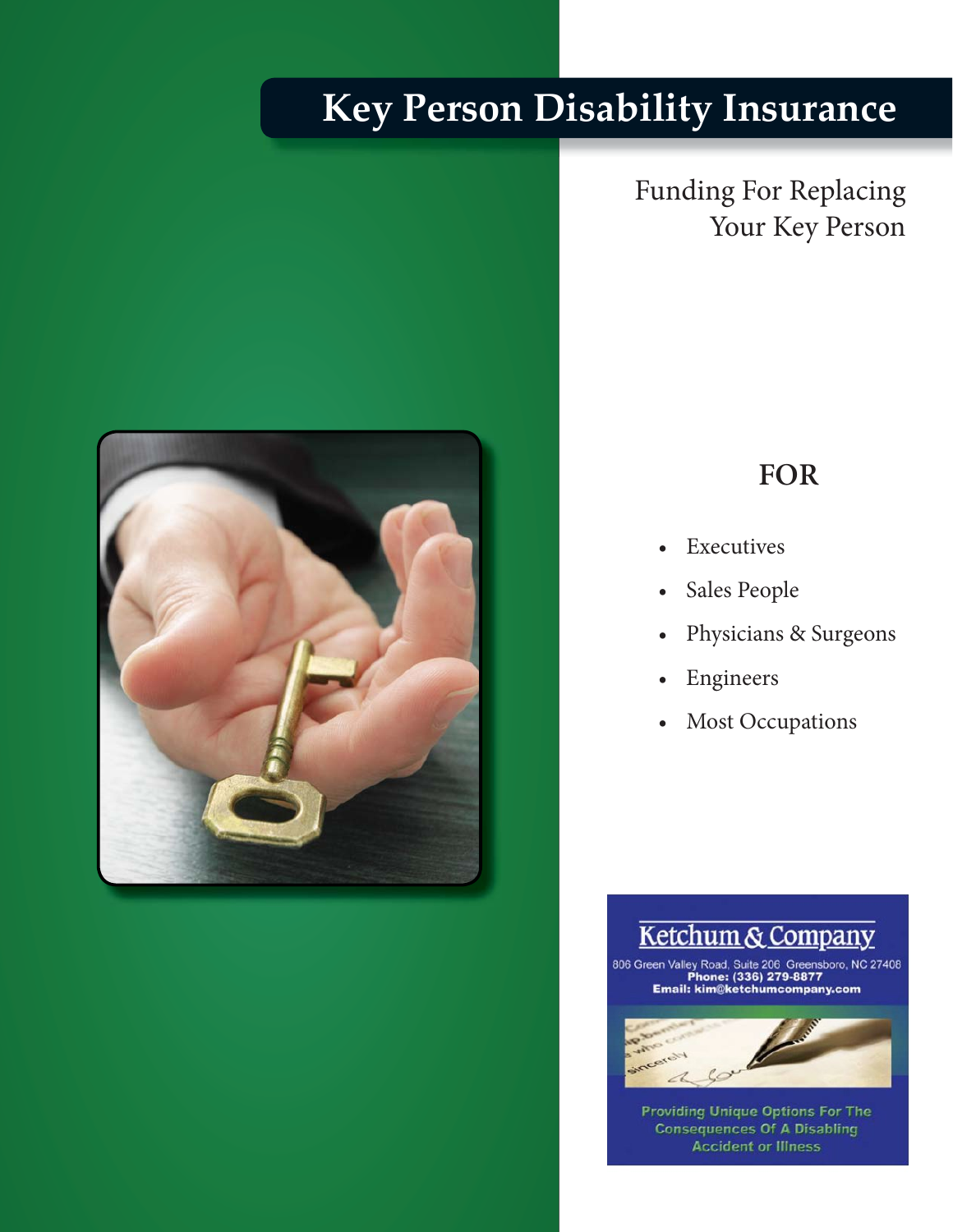

### **KEY PERSON DISABILITY**

Most companies have key employees to which the success and profitability of the firm are directly related. The business would not be what it is without the knowledge, experience and skill of such Key Persons.

While it is routine for companies to insure their physical assets such as their office equipment and buildings, most overlook the obvious need for protecting against the loss of a Key Person as a result of a disability. Yet statistically the chances of a Key Person suffering a disability far exceed the threat of loss on the property of the firm.

The loss of a Key Person can be devastating, not only affecting the profitability of the firm but also productivity, customer relations, employee morale and in general the overall effectiveness of the firm. Protection against the loss of cash flow and the usual increase in costs when a key employee becomes disabled can be obtained with Key Person Disability Insurance.

#### **QUESTIONS WHICH ANY FIRM SHOULD CONSIDER**

- What are the contingencies for the company if a key employee is disabled?
- How hard will it be to locate and train a replacement?
- What type of compensation will it take to hire the new employee?
- What percentage of revenue is directly attributable to the Key Person?
- Would the Key Person's disability result in the loss of clients?
- How will creditors respond to the loss of a key employee?

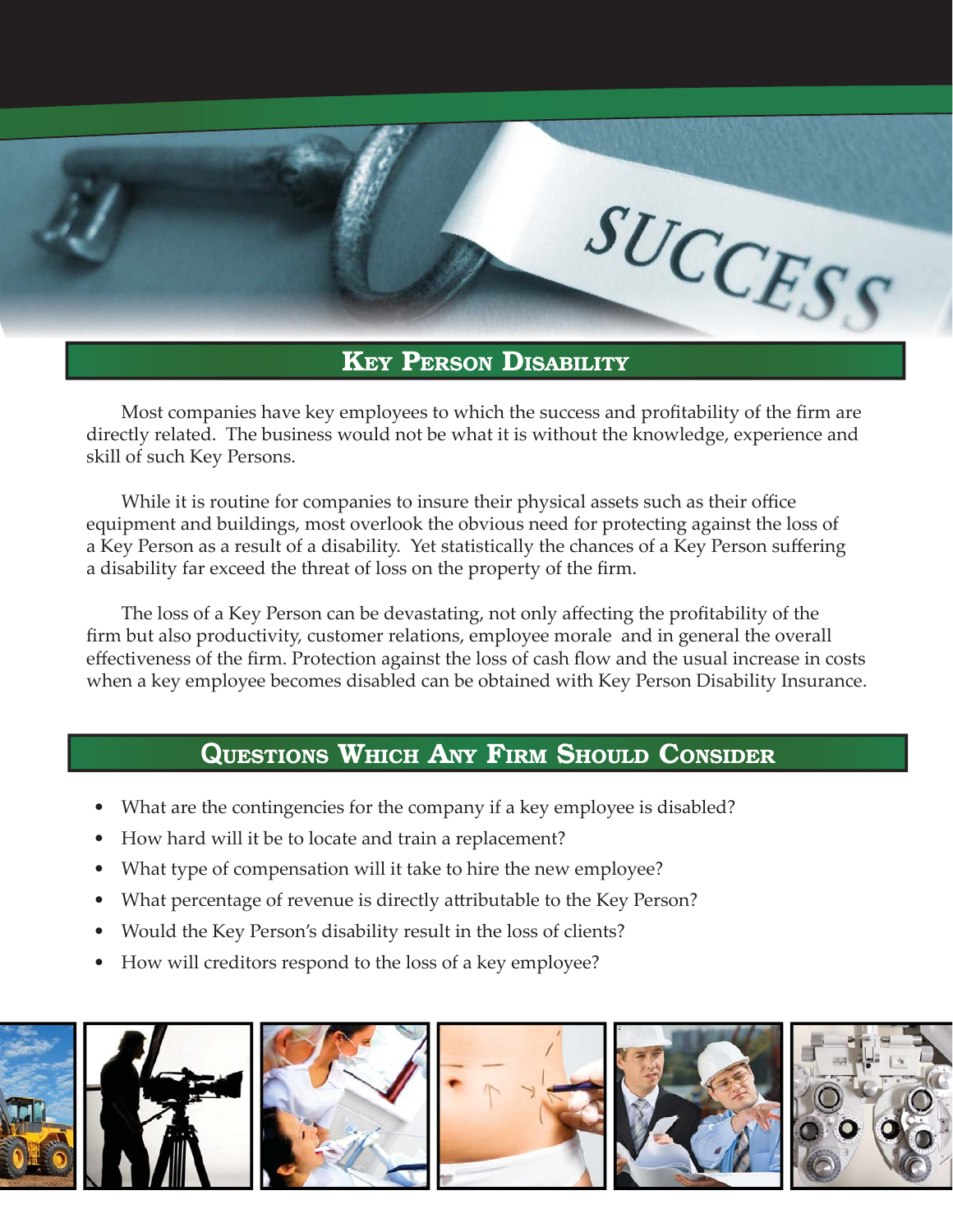

**HOW ARE KEY PERSON DISABILITY BENEFITS STRUCTURED?**

## **Monthly Benefit**

The monthly benefit approach provides significant cash flow to the business following an elimination period of 30, 60, 90, or 180 days. Monthly benefits are typically designed to pay for 12 or 24 months. Benefits amounts are determined by looking at several different factors and are also dependent upon the needs of the firm. Normally 100% of the Key Person's income can be replaced, but often times benefits in excess of this can be obtained. Information which the firm can provide that demonstrates the value and/or the likely loss the firm will suffer in this person's absence is reviewed with this objective in mind.



# **Lump Sum Benefit**

The lump sum benefit provides a capital infusion to the firm in a single cash payment. This approach is typically used when the firm has significant cash flow or savings to get them through a temporary period of disability, but the concerns for a long period of disability which would then create a major financial pinch. The benefit amount can be 3 times the annual income of the Key Person larger benefits are available but subject to financial justification. Elimination periods of 6 or 12 months are available.